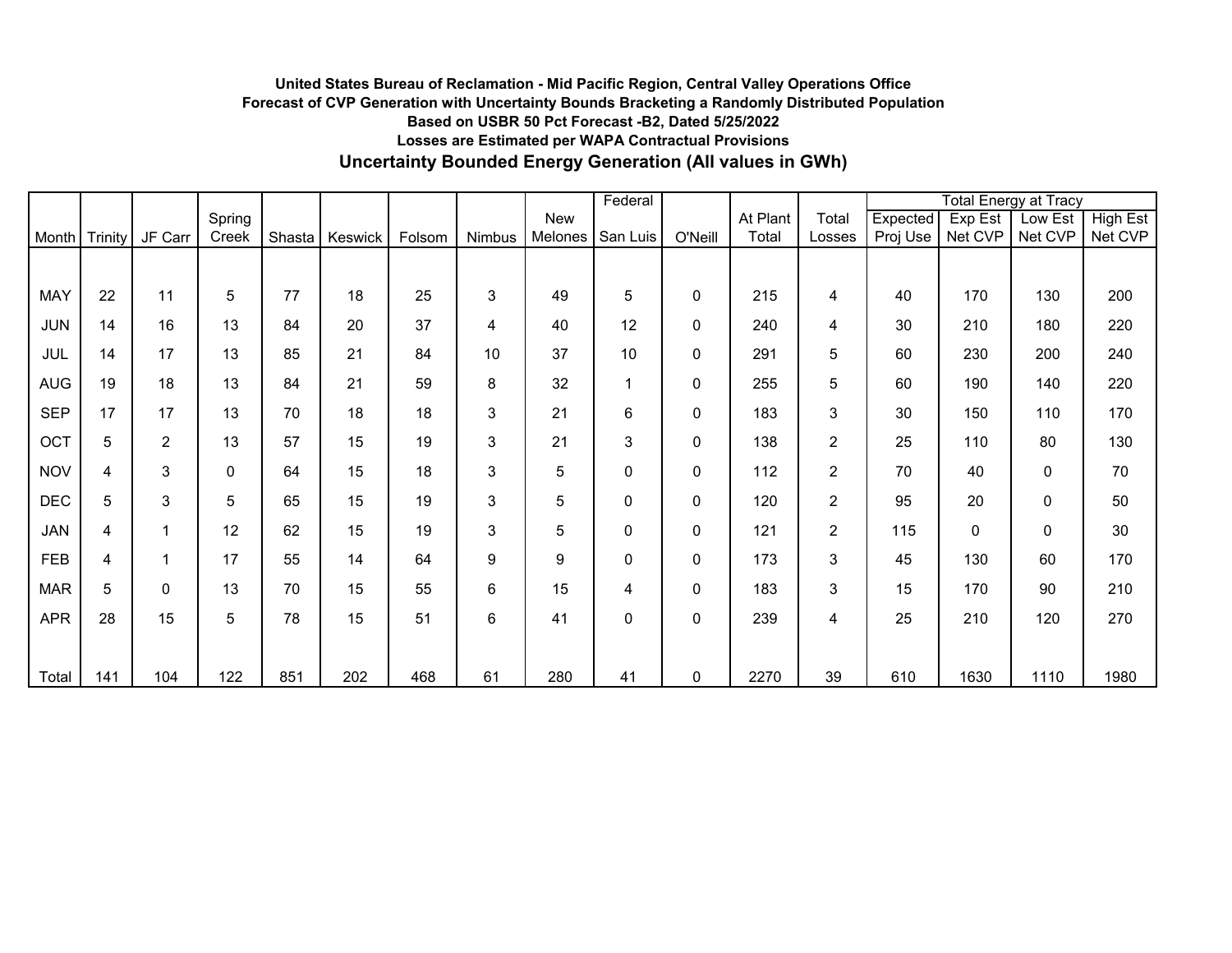# **Based on USBR 50 Pct Forecast -B2, Dated 5/25/2022 Losses are Estimated per WAPA Contractual Provisions Expected Capacity Based on Estimated Gross Head (All values in MW) United States Bureau of Reclamation - Mid Pacific Region, Central Valley Operations Office Forecast of CVP Generation**

|            |         |              |              |        |         |        |               |         | Federal      |           |          |        |            | <b>Total Capacity at Tracy</b> |          |          |  |
|------------|---------|--------------|--------------|--------|---------|--------|---------------|---------|--------------|-----------|----------|--------|------------|--------------------------------|----------|----------|--|
|            |         |              | Spring       |        |         |        |               | New     |              |           | At Plant | Total  | Expected   |                                | Expected | Expected |  |
| Month      | Trinity | JF Carr      | Creek        | Shasta | Keswick | Folsom | <b>Nimbus</b> | Melones | San Luis     | O'Neill   | Total    | Losses | <b>CVP</b> | Schd. Out                      | Proj Use | Net CVP  |  |
|            |         |              |              |        |         |        |               |         |              |           |          |        |            |                                |          |          |  |
| <b>MAY</b> | 46      | 74           | 182          | 556    | 16      | 195    | 4             | 241     | 101          | 0         | 1417     | 24     | 1395       | 120                            | 65       | 1330     |  |
| <b>JUN</b> | 45      | 147          | 182          | 551    | 19      | 197    | 6             | 230     | 92           | 0         | 1470     | 25     | 1445       | 55                             | 45       | 1400     |  |
| JUL        | 43      | 147          | 182          | 538    | 19      | 184    | 14            | 220     | 77           | 0         | 1424     | 24     | 1400       | 50                             | 95       | 1305     |  |
| <b>AUG</b> | 40      | 147          | 182          | 418    | 29      | 110    | 5             | 210     | 61           | 0         | 1203     | 21     | 1180       | 105                            | 90       | 1090     |  |
| <b>SEP</b> | 36      | 147          | 182          | 407    | 26      | 52     | 2             | 202     | 47           | 0         | 1102     | 19     | 1085       | 220                            | 50       | 1035     |  |
| OCT        | 34      | 75           | 91           | 407    | 21      | 52     | 4             | 99      | 39           | 0         | 821      | 14     | 805        | 340                            | 50       | 755      |  |
| <b>NOV</b> | 68      | $\mathbf{0}$ | 91           | 313    | 14      | 105    | 4             | 99      | $\mathbf 0$  | 0         | 693      | 12     | 680        | 425                            | 95       | 585      |  |
| <b>DEC</b> | 70      | $\Omega$     | 91           | 434    | 14      | 107    | 4             | 101     | 0            | 0         | 821      | 15     | 805        | 350                            | 95       | 710      |  |
| JAN        | 74      | $\Omega$     | 91           | 350    | 21      | 111    | 4             | 208     | 0            | 0         | 859      | 15     | 845        | 440                            | 100      | 745      |  |
| <b>FEB</b> | 81      | 77           | 91           | 378    | 22      | 113    | 6             | 216     | $\mathbf{0}$ | 0         | 984      | 17     | 965        | 280                            | 60       | 905      |  |
| <b>MAR</b> | 90      | 154          | 91           | 409    | 21      | 175    | 4             | 226     | 136          | $\pmb{0}$ | 1306     | 22     | 1285       | 295                            | 30       | 1255     |  |
| <b>APR</b> | 97      | 150          | $\mathbf{0}$ | 568    | 22      | 191    | 4             | 235     | 0            | 0         | 1267     | 22     | 1245       | 195                            | 40       | 1205     |  |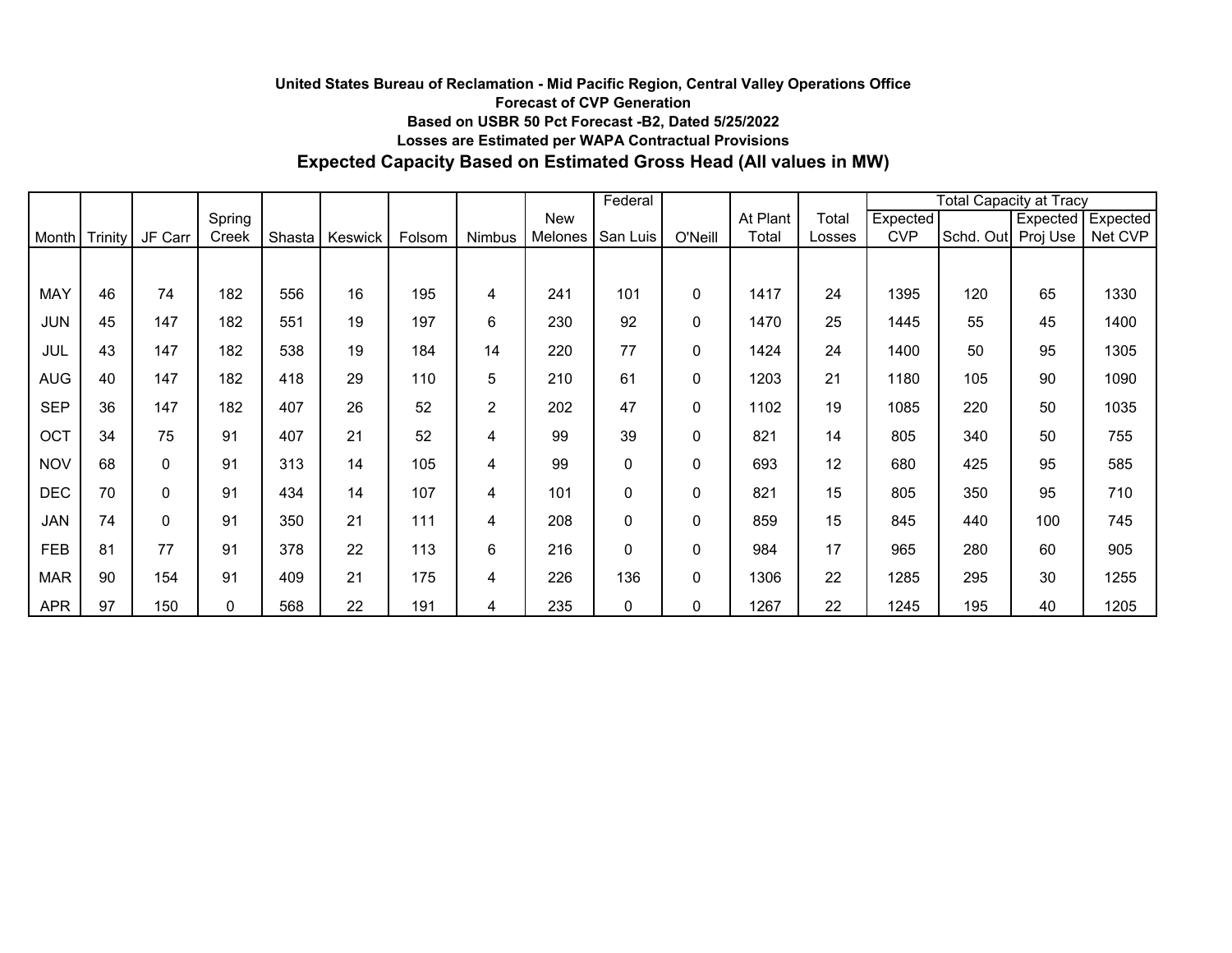### **Expected Project Energy Use at Tracy Load Center (All values in GWh) United States Bureau of Reclamation - Mid Pacific Region, Central Valley Operations Office Forecast of CVP Generation Based on USBR 50 Pct Forecast -B2, Dated 5/25/2022 Project Use Pumping**

|            |       |              |              | Federal          |           |                |                |                | <b>Total at Tracy</b> |         |                   |
|------------|-------|--------------|--------------|------------------|-----------|----------------|----------------|----------------|-----------------------|---------|-------------------|
|            |       | Federal      | Contra       |                  |           | San            | Dos            | Other          | Exp CVP               |         | Expected Expected |
| Month      | Tracy | <b>Banks</b> | Costa        | O'Neill          | San Luis  | Felipe         | Amigos         | Uses           | PU                    | On Peak | Off Peak          |
|            |       |              |              |                  |           |                |                |                |                       |         |                   |
| <b>MAY</b> | 13    | 0            | 1            | 1                | 0         | 1              | 6              | 19             | 40                    | 25      | 20                |
| <b>JUN</b> | 13    | 0            | 1            | $\pmb{0}$        | $\pmb{0}$ | $\overline{2}$ | 8              | 8              | 30                    | 20      | 15                |
| JUL        | 33    | $\mathbf 0$  | 1            | 0                | 0         | 2              | 7              | 19             | 60                    | 35      | 30                |
| <b>AUG</b> | 33    | 0            | $\mathbf 1$  | 1                | $\pmb{0}$ | 2              | 4              | 16             | 60                    | 35      | 25                |
| <b>SEP</b> | 18    | 0            | 1            | $\pmb{0}$        | $\pmb{0}$ | $\overline{c}$ | 3              | 4              | 30                    | 15      | 10                |
| OCT        | 18    | 0            | $\mathbf{1}$ | $\pmb{0}$        | 0         | 1              | 1              | 3              | 25                    | 15      | 10                |
| <b>NOV</b> | 39    | 0            | $\pmb{0}$    | 6                | 18        | 0              | 1              | 6              | 70                    | 30      | 40                |
| <b>DEC</b> | 47    | $\mathbf 0$  | $\pmb{0}$    | $\boldsymbol{9}$ | 33        | 0              | $\pmb{0}$      | 5              | 95                    | 35      | 60                |
| <b>JAN</b> | 48    | 0            | 0            | 12               | 48        | 0              | 0              | 9              | 115                   | 35      | 80                |
| FEB        | 22    | 0            | $\pmb{0}$    | 3                | 14        | 0              | 1              | 5              | 45                    | 20      | 25                |
| <b>MAR</b> | 12    | 0            | $\mathbf 1$  | 0                | $\pmb{0}$ | 0              | $\overline{c}$ | $\overline{c}$ | 15                    | 10      | 5                 |
| <b>APR</b> | 13    | $\pmb{0}$    | 1            | $\overline{c}$   | 1         | 0              | 3              | 8              | 25                    | 15      | 10                |
|            |       |              |              |                  |           |                |                |                |                       |         |                   |
| Total      | 308   | $\pmb{0}$    | 9            | 34               | 113       | 13             | 36             | 104            | 610                   | 290     | 330               |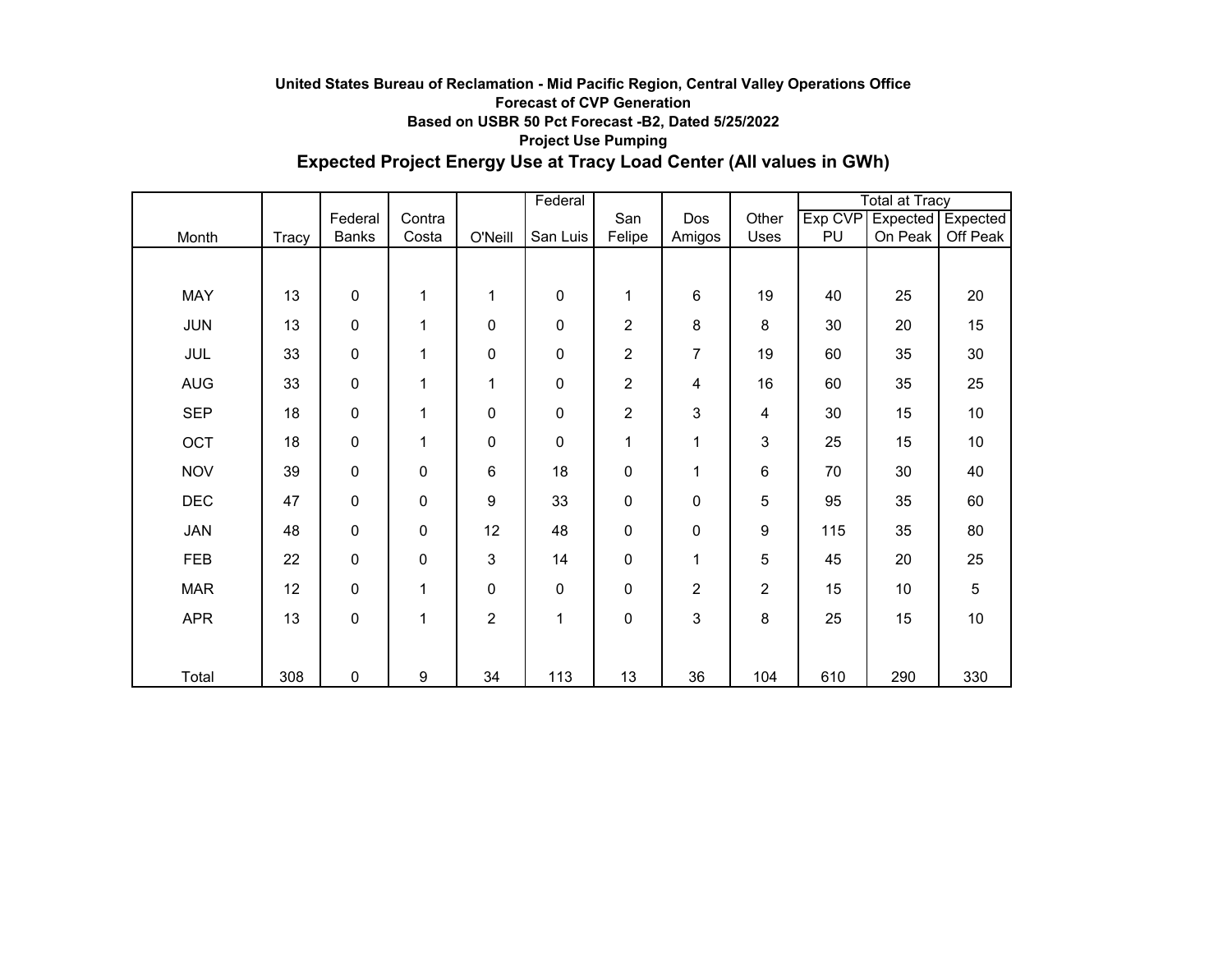### **Based on USBR 50 Pct Forecast -B2, Dated 5/25/2022 Project Use Pumping Expected Project Capacity Use at Tracy Load Center (All values in MW) United States Bureau of Reclamation - Mid Pacific Region, Central Valley Operations Office Forecast of CVP Generation**

|            |    | Tracy | <b>Federal Banks</b> |     | Contra Costa   |                | O'Neill  |             | Federal San Luis |              | San Felipe     |                | Dos Amigos |       | Other          |
|------------|----|-------|----------------------|-----|----------------|----------------|----------|-------------|------------------|--------------|----------------|----------------|------------|-------|----------------|
| Month      | On | Off   | On                   | Off | On             | Off            | On       | Off         | On               | Off          | On             | Off            | On         | Off   | On/Off         |
|            |    |       |                      |     |                |                |          |             |                  |              |                |                |            |       |                |
| <b>MAY</b> | 18 | 18    | $\mathbf 0$          | 0   |                |                | 4        | 4           | 0                | 0            | $\overline{2}$ | $\overline{2}$ | 12         | 12    | 25             |
| <b>JUN</b> | 18 | 18    | 0                    | 0   |                |                | 0        | 0           | 0                | 0            | 3              | 3              | 12         | 12    | 11             |
| <b>JUL</b> | 51 | 51    | 0                    | 0   | $\overline{c}$ | $\overline{2}$ | 0        | 0           | 0                | 0            | 3              | 3              | 12         | 12    | 25             |
| <b>AUG</b> | 51 | 51    | 0                    | 0   | $\overline{2}$ | $\overline{2}$ | 4        | 4           | 0                | 0            | 3              | 3              | 6          | 6     | 22             |
| <b>SEP</b> | 36 | 36    | $\mathbf 0$          | 0   | и              | 4              | 0        | $\mathbf 0$ | 0                | 0            | 3              | 3              | 6          | 6     | 6              |
| OCT        | 36 | 36    | 0                    | 0   |                | и              | 0        | 0           | 0                | 0            | 2              | 2              | 6          | 6     | 5              |
| <b>NOV</b> | 66 | 66    | $\mathbf{0}$         | 0   | и              | и              | 12       | 12          | 0                | 62           | 1              |                | 6          | 6     | 8              |
| <b>DEC</b> | 66 | 66    | $\Omega$             | 0   |                |                | 16       | 16          | 0                | 116          | 0              | $\mathbf 0$    | 6          | 6     | $\overline{7}$ |
| <b>JAN</b> | 66 | 66    | $\Omega$             | 0   | 0              | 0              | 16       | 16          | 0                | 160          | 0              | $\mathbf 0$    | 6          | $6\,$ | 12             |
| <b>FEB</b> | 36 | 36    | $\mathbf 0$          | 0   | 0              | 0              | 8        | 8           | 0                | 67           | 0              | $\mathbf 0$    | 6          | 6     | $\overline{7}$ |
| <b>MAR</b> | 18 | 18    | $\mathbf 0$          | 0   |                |                | $\Omega$ | 0           | $\pmb{0}$        | $\mathbf{0}$ | $\Omega$       | 0              | 6          | 6     | 3              |
| <b>APR</b> | 18 | 18    | $\mathbf{0}$         | 0   | 1              | ٠              | 4        | 4           | 0                | 22           | $\Omega$       | 0              | 6          | 6     | 11             |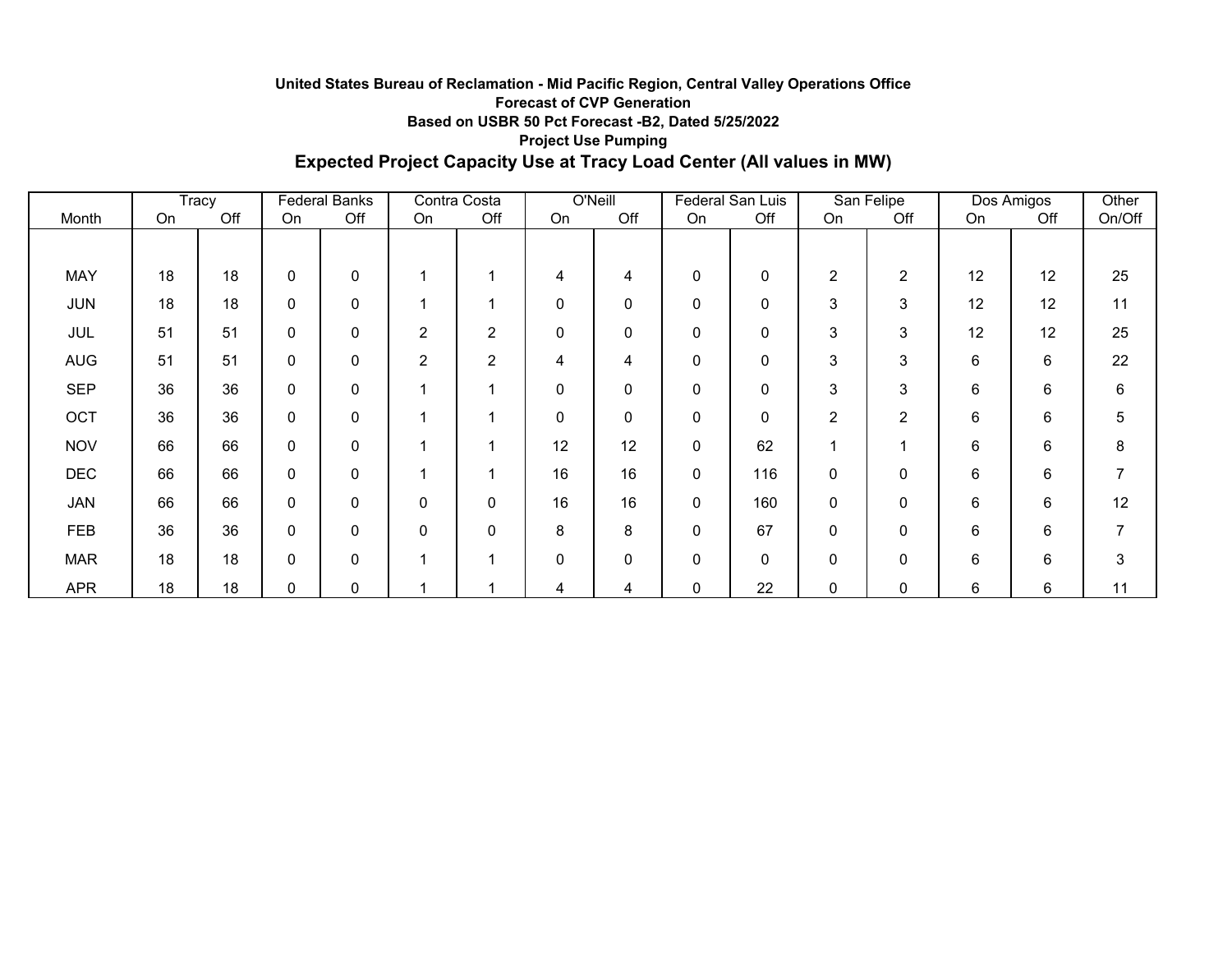# **United States Bureau of Reclamation - Mid Pacific Region, Central Valley Operations Office Forecast of CVP Generation Based on USBR 50 Pct Forecast -B2, Dated 5/25/2022 Losses are Estimated per WAPA Contractual Provisions Energy Generation (All values in GWh)**

|            |                |                | Spring    |        |         |        |              | New     | Federal  |             | Total          |            | <b>Total at Tracy</b> |         |
|------------|----------------|----------------|-----------|--------|---------|--------|--------------|---------|----------|-------------|----------------|------------|-----------------------|---------|
| Month      | <b>Trinity</b> | JF Carr        | Creek     | Shasta | Keswick | Folsom | Nimbus       | Melones | San Luis | O'Neill     | Losses         | <b>CVP</b> | Proj Use              | Net CVP |
|            |                |                |           |        |         |        |              |         |          |             |                |            |                       |         |
| <b>MAY</b> | 22             | 11             | 5         | 77     | 18      | 25     | 3            | 49      | 5        | 0           | 4              | 210        | 40                    | 170     |
| <b>JUN</b> | 14             | 16             | 13        | 84     | 20      | 37     | 4            | 40      | 12       | 0           | 4              | 240        | 30                    | 210     |
| JUL        | 14             | 17             | 13        | 85     | 21      | 84     | 10           | 37      | 10       | 0           | 5              | 290        | 60                    | 230     |
| <b>AUG</b> | 19             | 18             | 13        | 84     | 21      | 59     | 8            | 32      | 1        | 0           | 4              | 250        | 60                    | 190     |
| <b>SEP</b> | 17             | 17             | 13        | 70     | 18      | 18     | 3            | 21      | 6        | 0           | 3              | 180        | 30                    | 150     |
| OCT        | 5              | $\overline{2}$ | 13        | 57     | 15      | 19     | 3            | 21      | 3        | 0           | 2              | 130        | 25                    | 105     |
| <b>NOV</b> | 4              | 3              | $\pmb{0}$ | 64     | 15      | 18     | 3            | 5       | 0        | $\mathbf 0$ | 2              | 110        | 70                    | 40      |
| <b>DEC</b> | 5              | 3              | 5         | 65     | 15      | 19     | $\mathbf{3}$ | 5       | 0        | 0           | 2              | 120        | 95                    | 25      |
| JAN        | 4              | 1              | 12        | 62     | 15      | 19     | 3            | 5       | 0        | 0           | $\overline{c}$ | 120        | 115                   | 5       |
| <b>FEB</b> | 4              | 1              | 17        | 55     | 14      | 64     | 9            | 9       | 0        | 0           | 3              | 170        | 45                    | 125     |
| <b>MAR</b> | 5              | 0              | 13        | 70     | 15      | 55     | 6            | 15      | 4        | 0           | 3              | 180        | 15                    | 165     |
| <b>APR</b> | 28             | 15             | 5         | 78     | 15      | 51     | 6            | 41      | 0        | 0           | 4              | 230        | 25                    | 205     |
|            |                |                |           |        |         |        |              |         |          |             |                |            |                       |         |
| Total      | 140            | 104            | 121       | 852    | 202     | 468    | 59           | 280     | 41       | 1           | 40             | 2230       | 610                   | 1620    |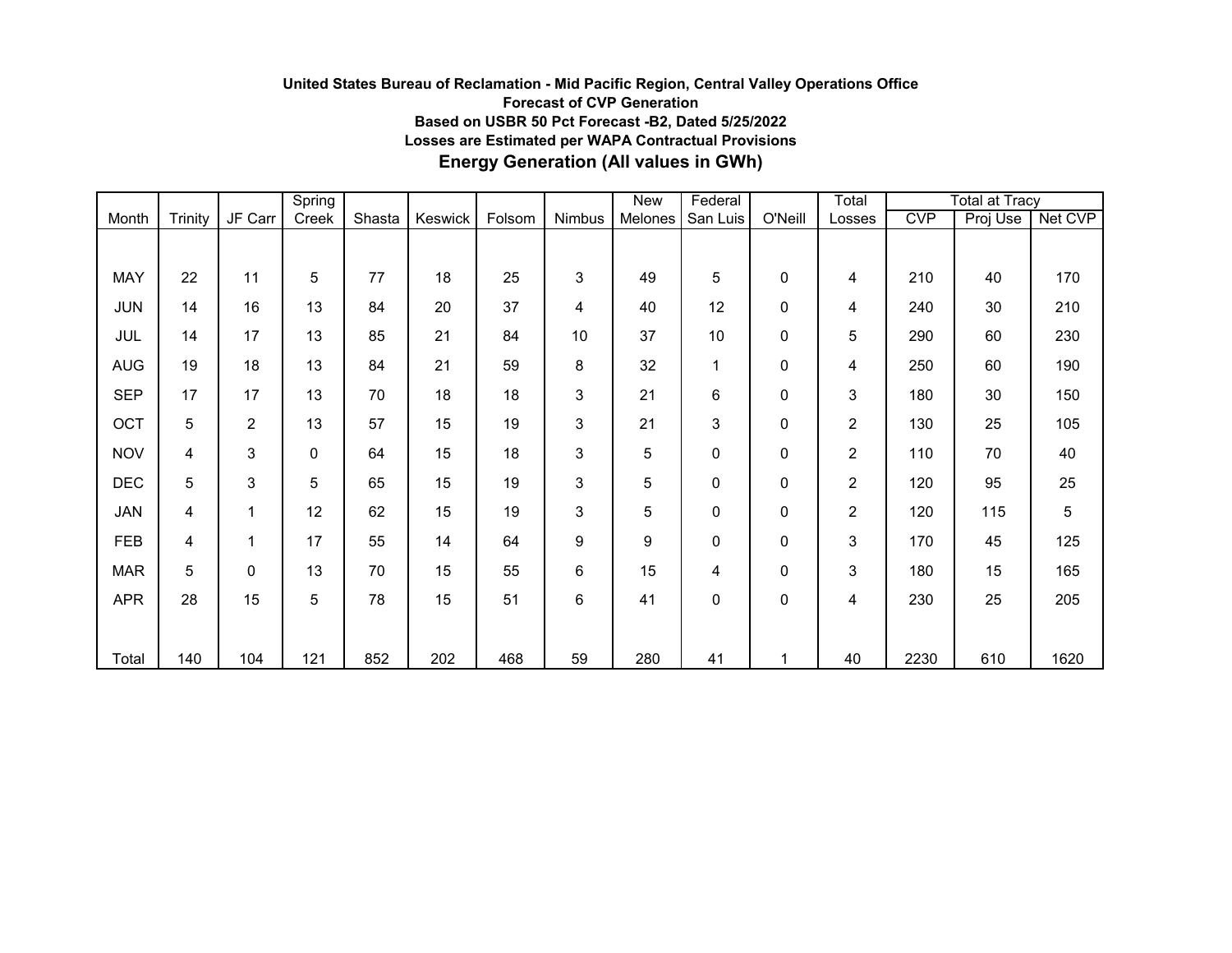# **Capacity Based on Estimated Gross Head (All values in MW) United States Bureau of Reclamation - Mid Pacific Region, Central Valley Operations Office Forecast of CVP Generation Based on USBR 50 Pct Forecast -B2, Dated 5/25/2022 Losses are Estimated per WAPA Contractual Provisions**

|            |         |             | Spring      |        |         |        |                | <b>New</b> | Federal     |          | Tot. Cap. | Total  |            | <b>Total Capacity at Tracy</b> |     |         |
|------------|---------|-------------|-------------|--------|---------|--------|----------------|------------|-------------|----------|-----------|--------|------------|--------------------------------|-----|---------|
| Month      | Trinity | JF Carr     | Creek       | Shasta | Keswick | Folsom | Nimbus         | Melones    | San Luis    | O'Neil   | at Plant  | Losses | <b>CVP</b> | Sch. Out                       | PU  | Net CVP |
|            |         |             |             |        |         |        |                |            |             |          |           |        |            |                                |     |         |
| <b>MAY</b> | 46      | 74          | 182         | 556    | 16      | 195    | 4              | 241        | 101         | $\Omega$ | 1417      | 24     | 1395       | 120                            | 65  | 1330    |
| <b>JUN</b> | 45      | 147         | 182         | 551    | 19      | 197    | 6              | 230        | 92          | 0        | 1470      | 25     | 1445       | 55                             | 45  | 1400    |
| JUL        | 43      | 147         | 182         | 538    | 19      | 184    | 14             | 220        | 77          | $\Omega$ | 1424      | 24     | 1400       | 50                             | 95  | 1305    |
| <b>AUG</b> | 40      | 147         | 182         | 418    | 29      | 110    | 5              | 210        | 61          | $\Omega$ | 1203      | 21     | 1180       | 105                            | 90  | 1090    |
| <b>SEP</b> | 36      | 147         | 182         | 407    | 26      | 52     | $\overline{2}$ | 202        | 47          | $\Omega$ | 1102      | 19     | 1085       | 220                            | 50  | 1035    |
| OCT        | 34      | 75          | 91          | 407    | 21      | 52     | 4              | 99         | 39          | $\Omega$ | 821       | 14     | 805        | 340                            | 50  | 755     |
| <b>NOV</b> | 68      | $\mathbf 0$ | 91          | 313    | 14      | 105    | 4              | 99         | $\mathbf 0$ | $\Omega$ | 693       | 12     | 680        | 425                            | 95  | 585     |
| <b>DEC</b> | 70      | 0           | 91          | 434    | 14      | 107    | 4              | 101        | 0           | $\Omega$ | 821       | 15     | 805        | 350                            | 95  | 710     |
| <b>JAN</b> | 74      | 0           | 91          | 350    | 21      | 111    | 4              | 208        | $\mathbf 0$ | 0        | 859       | 15     | 845        | 440                            | 100 | 745     |
| <b>FEB</b> | 81      | 77          | 91          | 378    | 22      | 113    | 6              | 216        | 0           | $\Omega$ | 984       | 17     | 965        | 280                            | 60  | 905     |
| <b>MAR</b> | 90      | 154         | 91          | 409    | 21      | 175    | 4              | 226        | 136         | $\Omega$ | 1306      | 22     | 1285       | 295                            | 30  | 1255    |
| <b>APR</b> | 97      | 150         | $\mathbf 0$ | 568    | 22      | 191    | 4              | 235        | 0           | 0        | 1267      | 22     | 1245       | 195                            | 40  | 1205    |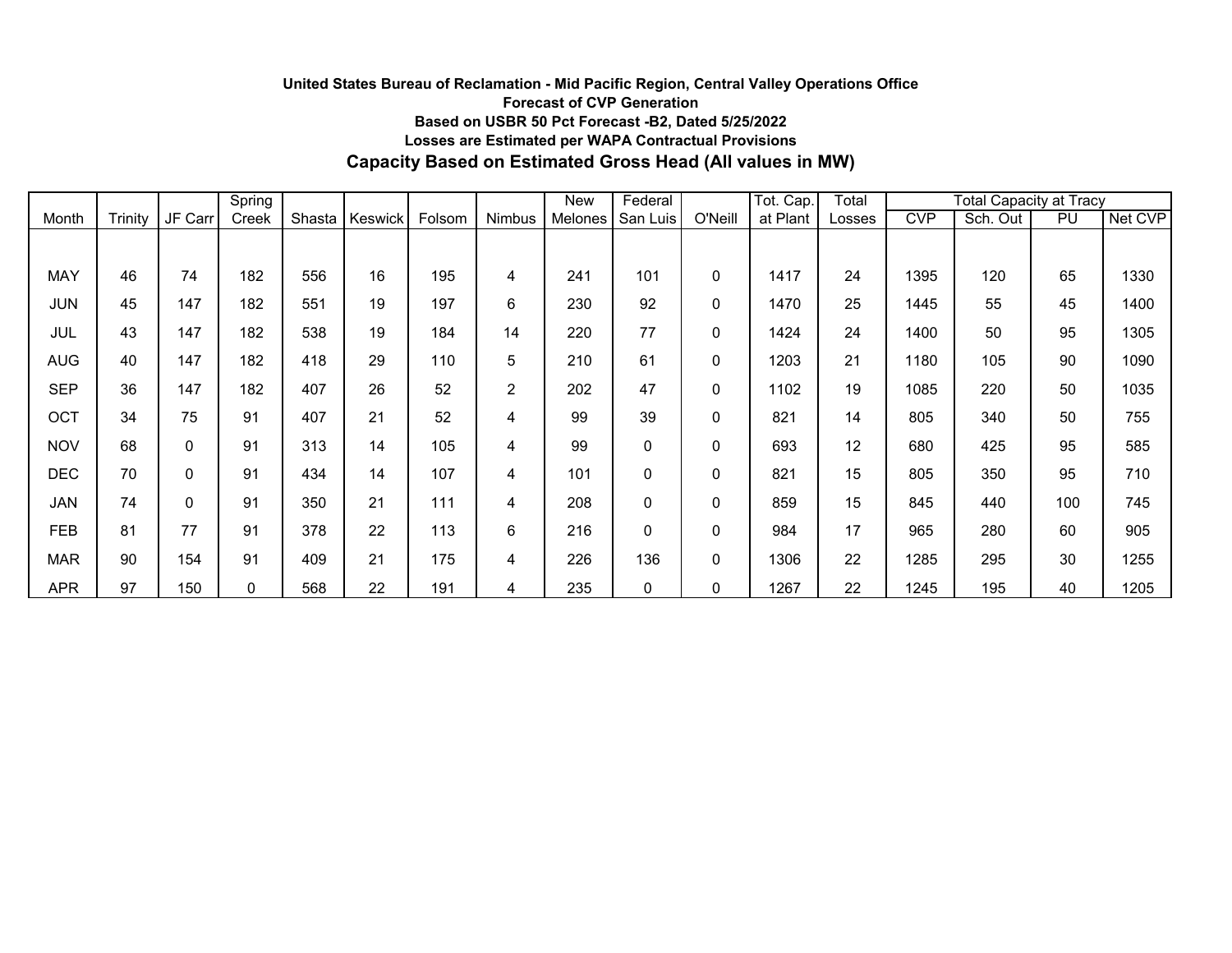### **Project Energy Use at Tracy Load Center (All values in GWh) United States Bureau of Reclamation - Mid Pacific Region, Central Valley Operations Office Forecast of CVP Generation Based on USBR 50 Pct Forecast -B2, Dated 5/25/2022 Project Use Pumping**

|            |              | Federal          | Contra       |                | Federal   | San            | Dos            | Other          |            | <b>Total at Tracy</b> |                 |  |
|------------|--------------|------------------|--------------|----------------|-----------|----------------|----------------|----------------|------------|-----------------------|-----------------|--|
| Month      | <b>Tracy</b> | <b>Banks</b>     | Costa        | O'Neill        | San Luis  | Felipe         | Amigos         | Uses           | <b>CVP</b> | On Peak               | <b>Off Peak</b> |  |
|            |              |                  |              |                |           |                |                |                |            |                       |                 |  |
| MAY        | 13           | $\mathbf 0$      | $\mathbf{1}$ | $\mathbf{1}$   | $\pmb{0}$ | 1              | 6              | 19             | 40         | 25                    | 20              |  |
| <b>JUN</b> | 13           | $\mathbf 0$      | 1            | $\mathbf 0$    | 0         | $\overline{c}$ | 8              | 8              | 30         | 20                    | 15              |  |
| JUL        | 33           | $\mathbf 0$      | 1            | $\mathbf 0$    | 0         | $\overline{c}$ | $\overline{7}$ | 19             | 60         | 35                    | 30              |  |
| <b>AUG</b> | 33           | $\boldsymbol{0}$ | 1            | 1              | 0         | 2              | 4              | 16             | 60         | 35                    | 25              |  |
| <b>SEP</b> | 18           | $\mathbf 0$      | 1            | $\mathbf 0$    | 0         | 2              | 3              | 4              | 30         | 15                    | 10              |  |
| OCT        | 18           | $\mathbf 0$      | 1            | $\mathbf 0$    | 0         | 1              | 1              | 3              | 25         | 15                    | 10              |  |
| <b>NOV</b> | 39           | $\mathbf 0$      | $\pmb{0}$    | $\,6$          | 18        | 0              | 1              | $\,6$          | 70         | 30                    | 40              |  |
| <b>DEC</b> | 47           | $\mathbf 0$      | $\pmb{0}$    | 9              | 33        | 0              | 0              | 5              | 95         | 35                    | 60              |  |
| JAN        | 48           | $\mathbf 0$      | $\pmb{0}$    | 12             | 48        | 0              | 0              | 9              | 115        | 35                    | 80              |  |
| <b>FEB</b> | 22           | $\mathbf 0$      | $\pmb{0}$    | 3              | 14        | 0              | $\mathbf 1$    | 5              | 45         | 20                    | 25              |  |
| <b>MAR</b> | 12           | $\mathbf 0$      | 1            | $\pmb{0}$      | 0         | $\mathbf 0$    | $\overline{c}$ | $\overline{2}$ | 15         | 10                    | 5               |  |
| <b>APR</b> | 13           | $\mathbf 0$      | 1            | $\overline{c}$ | 1         | $\pmb{0}$      | 3              | 8              | 25         | 15                    | 10              |  |
|            |              |                  |              |                |           |                |                |                |            |                       |                 |  |
| Total      | 308          | $\mathbf 0$      | 9            | 34             | 113       | 13             | 36             | 104            | 610        | 290                   | 330             |  |